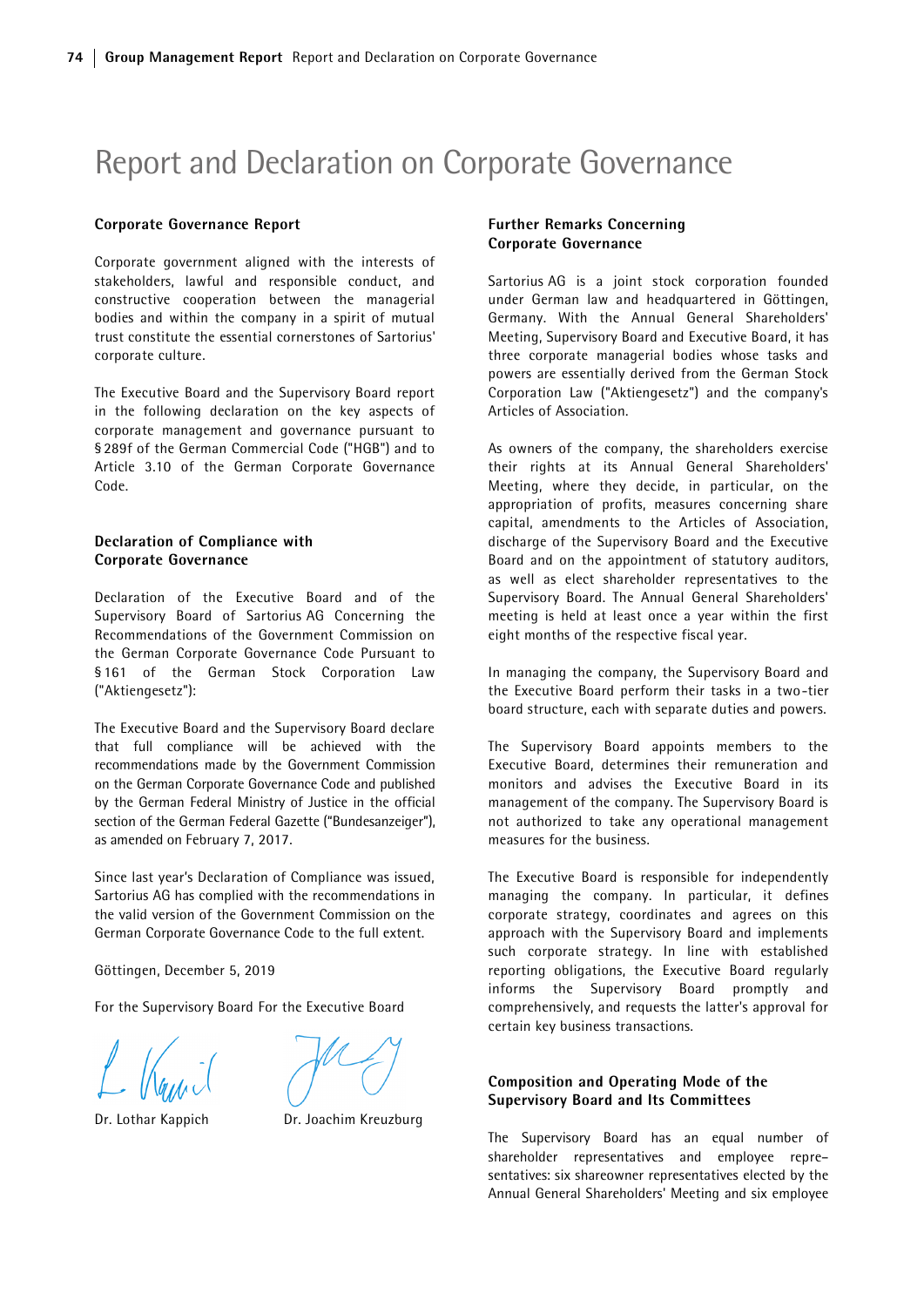representatives elected according to the German Codetermination Law ("Mitbestimmungsgesetz").

Details on the members of the Supervisory Board and its committees are provided on pages 170 to 173.

The Supervisory Board Chairman coordinates the work within this board, as well as convokes and conducts Supervisory Board meetings. Furthermore, he is the first individual for the Executive Board to contact and externally represents the matters of the Supervisory Board.

The Supervisory Board holds at least two meetings every six months; as a rule, four or more conferences take place, as required. This board has established four committees: the Executive Task Committee, the Audit Committee, the Conciliation Committee and the Nomination Committee. The Executive Task Committee, Audit Committee and Conciliation Committee each have four members and have an equal number of shareholder representatives and employee representatives. The Executive Task Committee and Audit Committee hold regular meetings; the Conciliation Committee and the Nomination Committee meet only as necessary.

The Executive Task Committee carries out preparatory work for resolutions and issues to be addressed in the meetings of the Supervisory Board. It also oversees the preparations for appointments, including the remuneration and employment contract conditions of members of the Executive Board. The Audit Committee supports the Supervisory Board in performing its supervisory function. The chairperson of the Audit Committee is an independent member of the Supervisory Board and has detailed knowledge and extensive experience in the application of accounting standards and internal control systems from his or her own professional practice. The Conciliation Committee meets if the majority required in connection with the appointment of members to the bodies authorized to represent the company for legal purposes is not reached. The Nomination Committee comprises representatives of the shareholders only. Its function is to propose suitable candidates to the Supervisory Board for the latter's election proposals submitted to the Annual Shareholders' Meeting. More information on the individual meetings held in the reporting year by the Supervisory Board and its committees is given in the Report of the Supervisory Board on pages 12 to 15.

The Supervisory Board regularly reviews the efficiency of its work based on a questionnaire sent in advance and by a discussion of the results of this questionnaire in a plenary session.

Appointment Objectives for the Supervisory Board; Diversity Policy and Competence Profile

Members of the Supervisory Board of Sartorius AG are to be appointed such that they, on the whole, have the knowledge, skills and experience that are necessary to perform the board's duties properly.

For this purpose and based on the recommendations of the German Corporate Governance Code, the Supervisory Board decided on the following appointment objectives:

- Independent members shall account for no less than 25% of the Supervisory Board.
- The upper age limit of 70 at the time of election should be taken into consideration, but may be waived in exceptional cases, provided there are no reservations about the suitability of the persons proposed and their election is expedient to the interests of the company in spite of the age limit being exceeded.
- As a matter of principle, no member may serve on the Supervisory Board for longer than five elected terms. This limit can be exceeded in individual cases if the Supervisory Board does not have any reservations about the suitability of an individual for serving longer and election of this person is apparently in the interest of the company.
- Care must be taken to ensure that each Supervisory Board member has sufficient time available to perform his or her mandate.

In addition, the Supervisory Board also defined a competence profile for itself. This also covers aspects such as diversity, for example, with regard to professional background and international experience. In view of achieving an appropriate gender balance, the legal quotas of at least 30% women and at least 30% men apply to the Sartorius Supervisory Board. The shareholder representatives and the employee representatives decided to fulfill these legal targets separately.

- In its election proposals for membership, the Supervisory Board is required to consider whether candidates have international experience or an international background within the scope of its current members.
- The Supervisory Board must have members with expertise in one or several of the international markets relevant for Sartorius.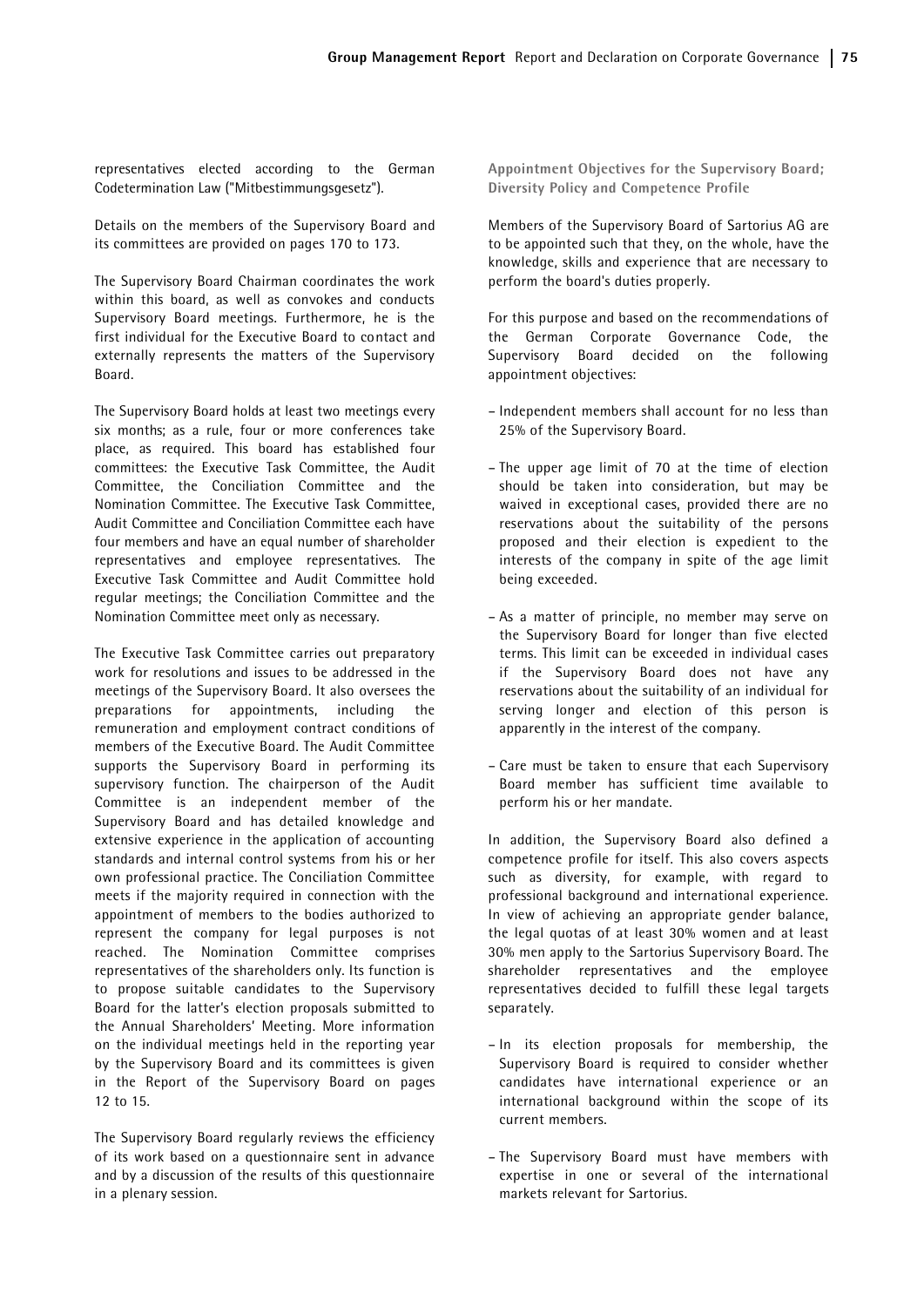- Members of the Supervisory Board need to bring in knowledge of technologies and products relevant to the Group, as well as of digitalization, and experience in research and development, particularly in the biopharmaceutical industry.
- The Supervisory Board must have members who have expertise in setting up and developing innovative business models, as well as knowledge of corporate strategies.
- Members of the Supervisory Board need to have indepth knowledge of financial business processes and competences in financial controlling and risk management; at least one independent member of the Supervisory Board must have expert knowledge of accounting or auditing (§ 100, Subsection 5, of AktG).
- Members of the Supervisory Board must have expertise in law, corporate governance and compliance.
- The Supervisory Board needs to have in-depth knowledge and a thorough background in issues concerning human resources.

According to the Supervisory's self-assessment, the members on its board meet the diversity and competency requirements. The appointment objectives previously mentioned regarding independence and the age and membership limits are also met:

Concerning the criterion of independence, this is met by all members of the Supervisory Board with one exception: the executor of Horst Sartorius' estate. This individual is Dr. Lothar Kappich, who is concurrently Chairman of the Supervisory Board. In the opinion of the Supervisory Board, an appointment as an employee representative to this board or an existing employment contract with the company alone does not preclude the independence of this member because an employee is protected by the laws in force in performing his or her duties on the Supervisory Board.

None of the current Supervisory Board members was over the age of 70 at the time of his or her election and none has served for more than five elected terms.

In view of achieving a more equal balance of both genders, the Supervisory Board meets the quota of 30% set for the underrepresented gender. Seven men total (around 58%) are members of this board, of whom four are shareholder representatives and three employee representatives. In addition, five women (around 42%) are members of this board, among them two representatives of the share owners and three

representatives of the employees. As a result, the gender quota requirements are met on both sides of Supervisory Board representation and on the full Supervisory Board itself.

To facilitate comparison of the appointment objectives, brief resumés of the Supervisory Board members are available on the Sartorius website.

## Composition and Operating Mode of the Executive Board

The Executive Board of Sartorius AG manages the company under its own responsibility, with the goal of increasing the company's sustainable value. It develops the company's strategy, coordinates it with the Supervisory Board and ensures implementation of this strategy. Beyond that, the rules of procedure for the Executive Board define the legal transactions requiring approval by the Supervisory Board in order for such transactions to be effected. The Executive Board is responsible for compliance with all provisions of the law and the company's internal policies, as well as for appropriate risk management.

Decision-making by the Executive Board is done at its regular meetings, which are convoked and conducted by the Chairman. If required, further specialists and mangers are invited to these meetings to provide advice.

The Executive Board members are jointly responsible as a collegiate body for matters of special significance. As for the board's remaining responsibilities, each member independently manages the area assigned to him or her according to the plan for allocation of areas of responsibilities, and is required to notify the Chairman of all material transactions and events.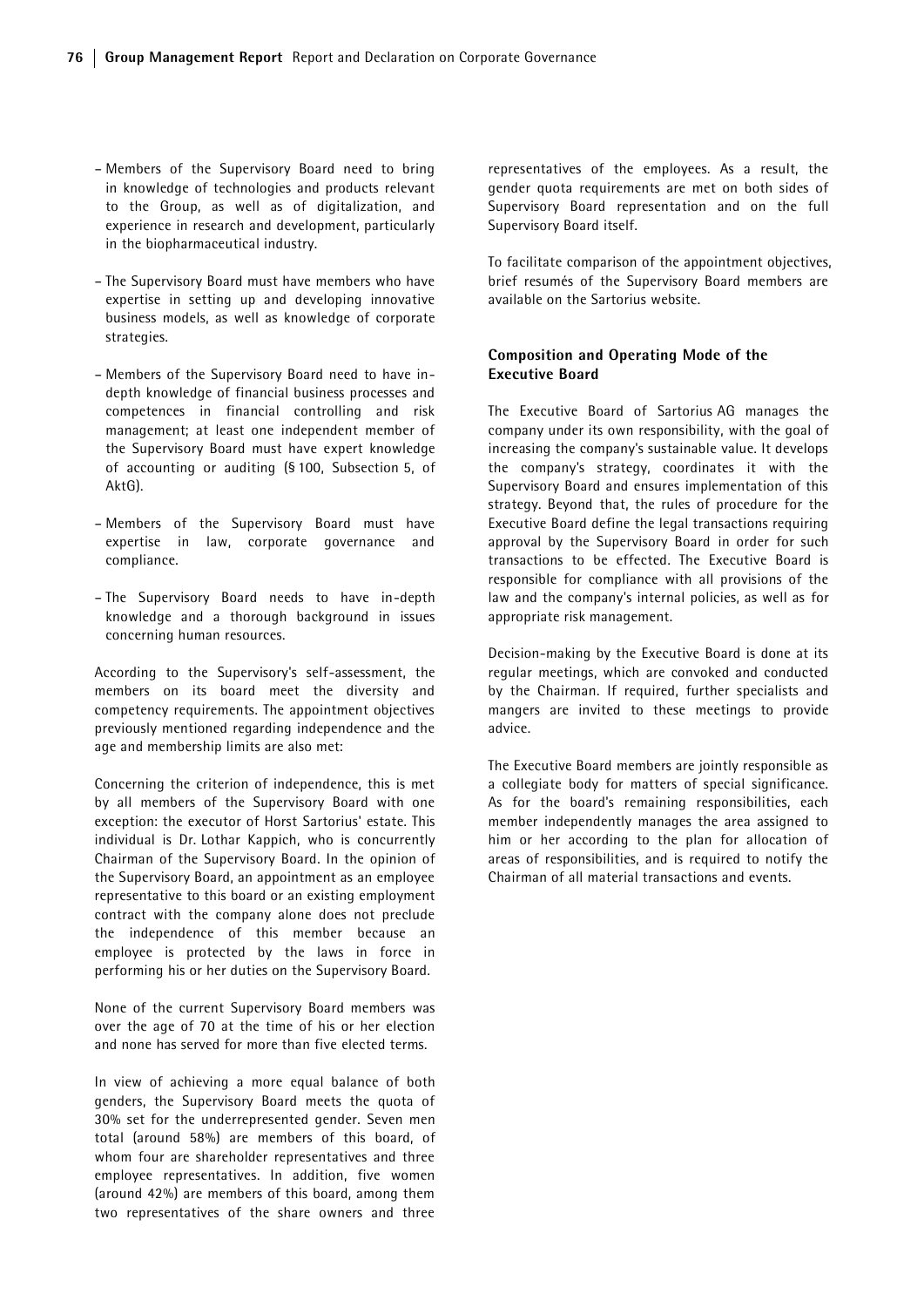Composition of the Executive Board, Diversity and Competency Requirements

In the opinion of the Supervisory Board, the basic qualification criteria for appointments to positions on the Executive Board are professional qualifications for heading each particular area of responsibility, a proven track record in the individual's career path and convincing managerial skills. In addition, the Supervisory Board also considers the aspect of diversity in its appointment decisions. Therefore, the Supervisory Board strives to appoint people with complementary profiles, professional and personal life experiences and in different age brackets to the Executive Board. Moreover, the latter board is required to have broad international experience.

Pursuant to the German Act on Equal Participation of Women and Men in Executive Positions in the Private and the Public Sectors, the Supervisory Board defined a target quota for the Executive Board that is explained in the following section.

The Sartorius Executive Board is a committee consisting of four members. It is therefore relatively small so establishment of a rigid gender quota can be problematic. At present, the Executive Board of Sartorius AG has four male members. For the current deadline by June 30, 2022, the Supervisory Board decided on the target of appointing at least one woman to the Executive Board.

Also regarding the appointment of women to the Executive Board of Sartorius AG, the Supervisory Board supports the activities of the Executive Board to further increase the percentage of female executives at the first two management levels in the company. The Executive Task Committee and the full Supervisory Board regularly receive reports on the development of the proportions of women in senior-level management positions.

## First and Second Management Levels Below the Executive Board

Over the past years, the percentage of women at the first two management levels below the Executive Board has considerably increased on the whole and is already at a comparably high level.

For the next deadline by June 30, 2022, the Executive Board resolved in 2017 to increase the proportion of women at both levels of management below this board to around 30%. Currently, the proportion of women at the first management level is around 38%; that at the second level, around 27%. As a result, these percentages

are above and within the attainable range of the target quotas set, respectively. As a general observation, individual personnel changes may lead to considerable variations in the quota of women because of the relatively low number of managers at the first level. Moreover, in the past, consolidation of the companies acquired often diluted the percentages of women to a slight degree. This cannot be ruled out in the future either.

## Further Corporate Governance Practices

#### Risk Management

Conscientious management of commercial risks is a key principle of good corporate governance. Sartorius AG and the Group have at their disposal enterprise-wide and company-specific reporting and control systems designed to facilitate the recording, assessment and management of commercial risks. These systems are developed and adapted continuously as conditions evolve. The Executive Board informs the Supervisory Board regularly of existing risks and their development. The Audit Committee is concerned, in particular, with monitoring of the following: the accounting process including reporting; the efficacy of the internal control system; risk management and the internal auditing system; compliance; and the independent statutory audit. Details on risk management are presented in the Opportunity and Risk Report.

#### Transparency

Sartorius AG places great importance on disclosing consistent and complete information promptly. Information about the economic position of the Group and new developments is consequently released regularly, without delay, as it becomes known in order to inform participants in the capital market and interested members of the public at large. The annual report, first-half financial report and quarterly releases are published within the timeframes specified for this purpose. Current developments and material events are publicized as press releases and, where appropriate, ad hoc announcements. This information is usually made available in German and English simultaneously and published via suitable media and on the internet.

The chief recurring events and publications, such as the Annual General Shareholders' Meeting, the annual report and the interim reports, are listed on a financial calendar that may be viewed at any time on the Group website.